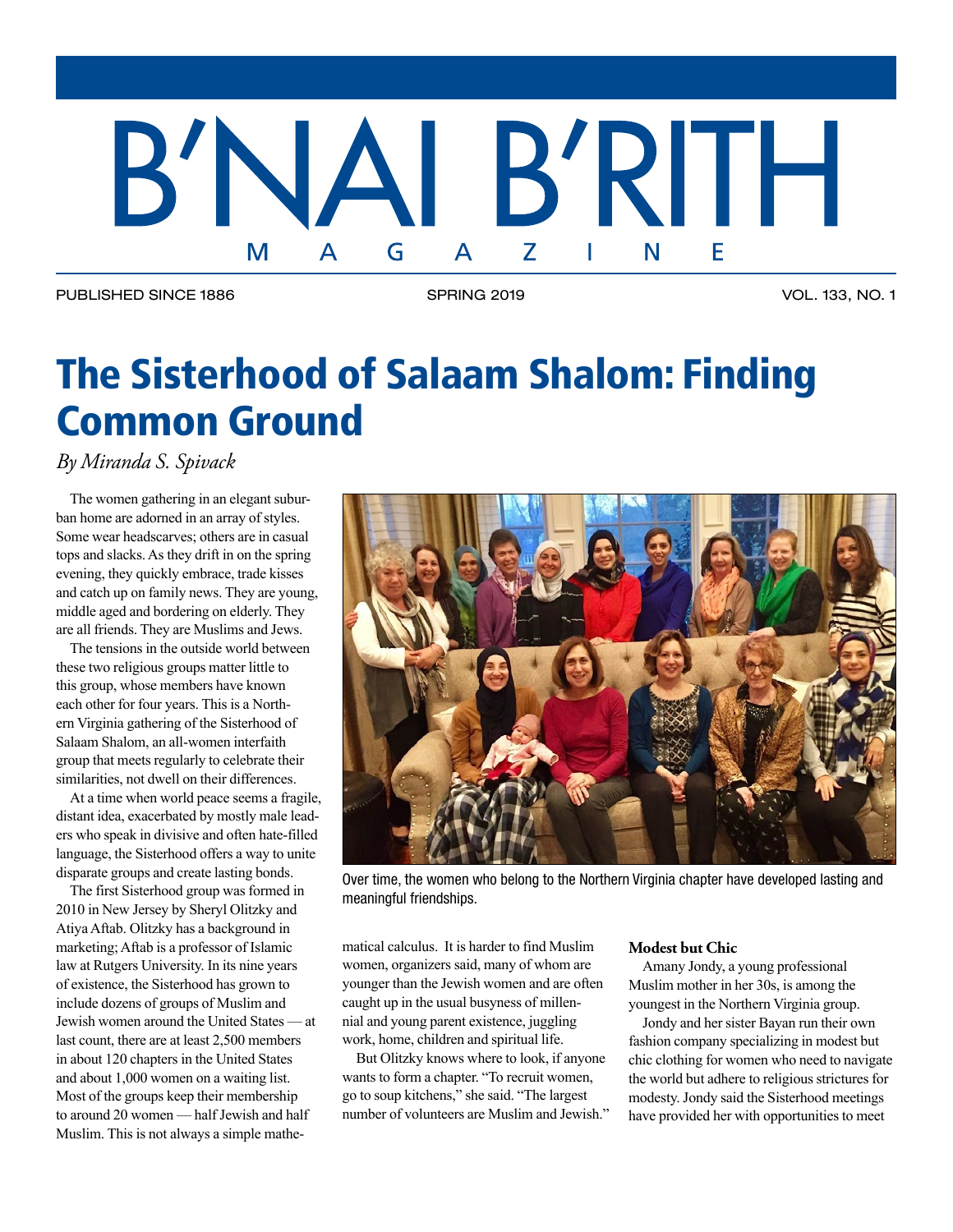## The Sisterhood of Salaam Shalom: Finding Common Ground

people she might not ordinarily encounter, to exchange ideas and to make close friends.

"I find we are really able to connect on a deeper level. It is very special. We are actually building friendships," Jondy said in a phone conversation a few weeks after the Northern Virginia gathering at the home of Leina Wahba, a pediatrician who is Muslim.

Many of the women have not been in interfaith groups before, though Jondy has. "Forming the personal bonds first, now we are able to delve into what might be perceived as difficult conversations. We have a level of respect for one another on a personal level," she said.

That means, Jondy said, "we can all be true to ourselves." And it also means that she is at ease expressing her views "without being uncomfortable, irritated or upset with anyone else."

#### **Objects of Hatred Forging a Bond**

Olitzky, who is married to a rabbi and whose two sons are rabbis, was inspired to start the Sisterhood after a trip to Poland. The visit, despite her knowledge of history, left her with a profound sense of unease. There were signs of anti-Semitism almost everywhere, including a male Jewish doll with peyos, or long sideburns, carrying a bag of money.

"From a Jewish perspective, we know what it is like to be hated and a community wanting to get rid of us," she said. "Our response as Jews is to make sure that this never happens to anyone else again."

Her Muslim friends in and around her New Jersey community of North Brunswick have seen an astonishing rise in overt displays of hatred directed at them, she said. "The hate they have seen in the past two years is unbelievable," Olitzky said.

She also has seen a rise in hatred toward Jews long before the 2018 Pittsburgh synagogue massacre, during which witnesses said the shooter shouted, "All Jews must die."

Olitzky has heard stories of Muslim children being bullied and intimidated at school and being told that their grandparents should be sent out of the country. "No kids should fear this. As Jews, as Muslims, as Americans, we have a responsibility to do everything we can to change this."





Photo credit: Samir Ahmad

Executive Director Sheryl Olitzky (left), a marketing professional and Atiya Aftab, an attorney and academic, founded the Sisterhood of Salaam Shalom.

Being objects of hatred has helped forge bonds among the Muslim and Jewish women, she said. But there are other, more pleasant bonds to dwell on, too.

Sisterhood groups often are struck by language similarities between Hebrew and Arabic, rituals such as funerals that have similar characteristics and similarities in cuisine and a sense that it is the obligation of both to repair the world.

Aftab was the first person Olitzky sought to help her form the first Muslim-Jewish women's group. After her trip to Poland, Olitzky contacted a local imam whom she knew and asked him to suggest a Muslim woman. He suggested Aftab. Olitzky called her. No response. She called again. And again.

"This was the last thing I was interested in doing at the time," recalled Aftab. "I did not call her back." After two more calls, Aftab thought "Oh my god, this woman is serious. Let me meet with her. It won't go anywhere." But it did. The two women met up at a local coffee shop. "We just hit it off. It felt like we had known each other for years," Aftab said.

And she accepted the hand that Olitzky had extended. "All busy people have to prioritize what is important and realize opportunities don't always land when they are perfect," Aftab said. "I was glad to recognize this and join her as a partner in this effort."

A month later, 12 women, six Jewish and six Muslim, whom Aftab and Olitzky had

recruited, got together at Aftab's house. "It was magical. We did not need any kind of agenda. We were so excited to realize how much commonality there was and how much of a connection there was. We were all interesting women. We happened to all be mothers. And we were all active in different areas," Aftab said. "Forget the religious aspect. We all just connected."

They also agreed that the meetings should continue in private homes. "We said we don't want this to be situated in religious institutions. They are still patriarchal. We wanted to open our homes and hearts to people. It changes the narrative when it is in someone's home," Aftab said.

#### **Building Bridges**

In Northern Virginia Wahba and her fellow pediatrician Sue Kohn formed the group three years ago, after Kohn had learned of the organization and wanted to create a sisterhood in her community. The experience has been full of love and enlightenment, Wahba said.

"It is educational and enriching, and I am getting to know my sisters, whom I love." The husbands and boyfriends "are very jealous," she said, laughing.

"I am educating myself and educating the generation to come. We are building bridges and getting to know one another human to human. There is no baggage."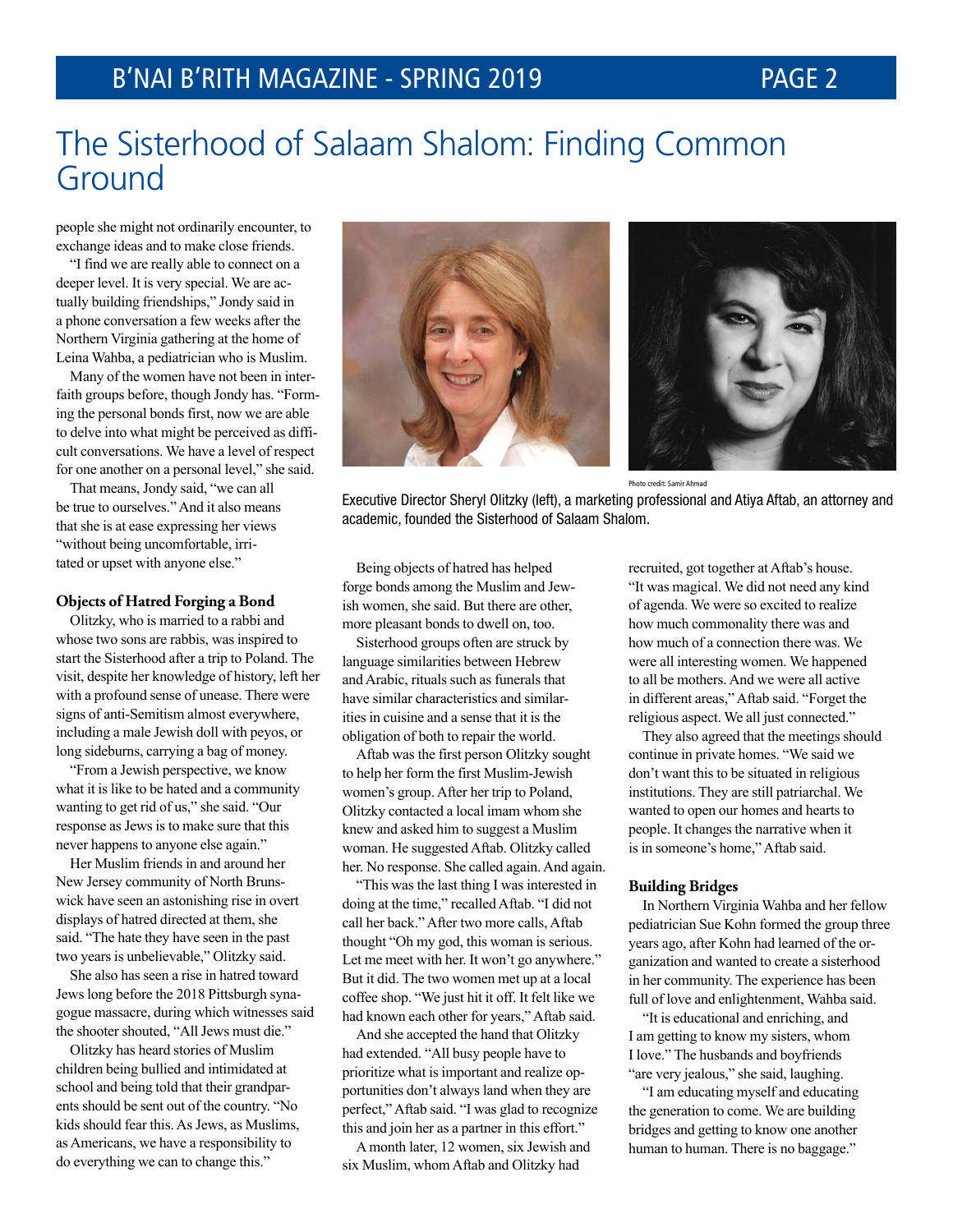## The Sisterhood of Salaam Shalom: Finding Common Ground



Sisterhood members on a visit to Washington, D.C.'s Islamic Mosque and Cultural Center.

Kohn said their meetings usually have a focus. "We usually have something to talk about, but we understand that just getting together is worth it too."

This night's topic is the #MeToo movement, and Kohn is leading the discussion, using a whiteboard and calling on anyone who volunteers to speak. The conversation edges toward the notion of equality in relationships between men and women.

One Muslim woman describes her home life this way: "We both take out the trash, fold laundry and do dishes. My husband cooks. I stopped cooking a few years ago." But she is the handiest: "Anything that needs to be fixed, I fix."

Another woman, who is Jewish, pays the bills. "My husband would not do it," she said.

A Muslim woman who said she is originally from Turkey, had a different view. "I don't believe in equality, but I do believe in completing each other. My dad and my mom, they have their roles, they are happy in that," she said. "We cannot be equal. They (men) can never give birth."

Many of the women recounted incidents where they had been sexually harassed

and had not spoken up. "We could all tell stories," said one of the Jewish women. "I didn't know how to deal with it."

Wahba said she was glad the #MeToo issues were attracting greater public attention. "I think we always have been talking about it."

For Kohn, the conversations are inspiring. "Just sitting down in a room like this does a lot to break down stereotypes. That is what makes it so lovely to be in this group."

Olitzky said that the small groups "are the heart of what we do." There is a guidebook and a curriculum, monthly webinars, videos and a help desk for the leaders to call on for advice. Each group must have two leaders — one Muslim and one Jewish. There are regional meetings and an annual meeting. The challenge, as the organization expands, is to be sure to maintain contact "and be sure everyone is learning," Olitzky said.

The last annual meeting, held in Doylestown, Pennsylvania, on the weekend after the massacre of 11 worshippers at the Tree of Life synagogue in Pittsburgh, focused on that horrific event. "When the shooting happened, our Muslim sisters reached out to the Jewish sisters to offer emotional and

physical support," Olitzky said. "This was genuine and came about because of the relationship. It was demonstrated through phone calls, attending synagogue together, letter and card writing, delivering meals."

But the Sisterhood intentionally stays away from Israel-Palestine issues. "This is not the purpose of the Sisterhood," said Olitzky. Yet, she added, there is a curriculum "for our chapters to follow if they are ready to enter into this challenging conversation." If the group decides to take on this topic, the conversations are tightly structured, with the women pairing up and each speaking for five minutes. The method, Olitzky said, is "one of the classic techniques used in interfaith dialogue."

Besides the local and regional meetings, the Sisterhood has organized trips. In 2018, a group from around the United States took a tour of civil rights sites. Previously, there was a trip to Azerbaijan and the Balkans. There is also a recent effort to create chapters of teenage girls, Muslim and Jewish.

"You take two people who are different from each other, in this case a Muslim and a Jew, and bring them together in a safe space, in each other's homes, this will build positive relationships," said Olitzky.

She had little sense when she started the first Sisterhood group that it would grow into an internationally recognized organization. "We know that we can change the perceptions of Muslims and Jews in the Islamic community and in the Jewish community," she said. "And we have proof that the Sisterhood is changing things."

Olitzky's trip to Poland in 2010 was jarring. "There was overt anti-Jewish behavior and rhetoric on the streets." A guide, explaining why she saw no one who was of color, LGBTQ, Asian, Muslim or Jewish, told her: "Poland is for the Poles. There is no Muslim problem because they are not welcome here."

Olitzky returned home to New Jersey, puzzling over what she had seen and heard. "There are lots of babies coming into this world. I could sit back and complain about the hatred or I could do my part to change it. It took me a while to figure out what to do."

Initially, she thought about forming a small group in her community, which has